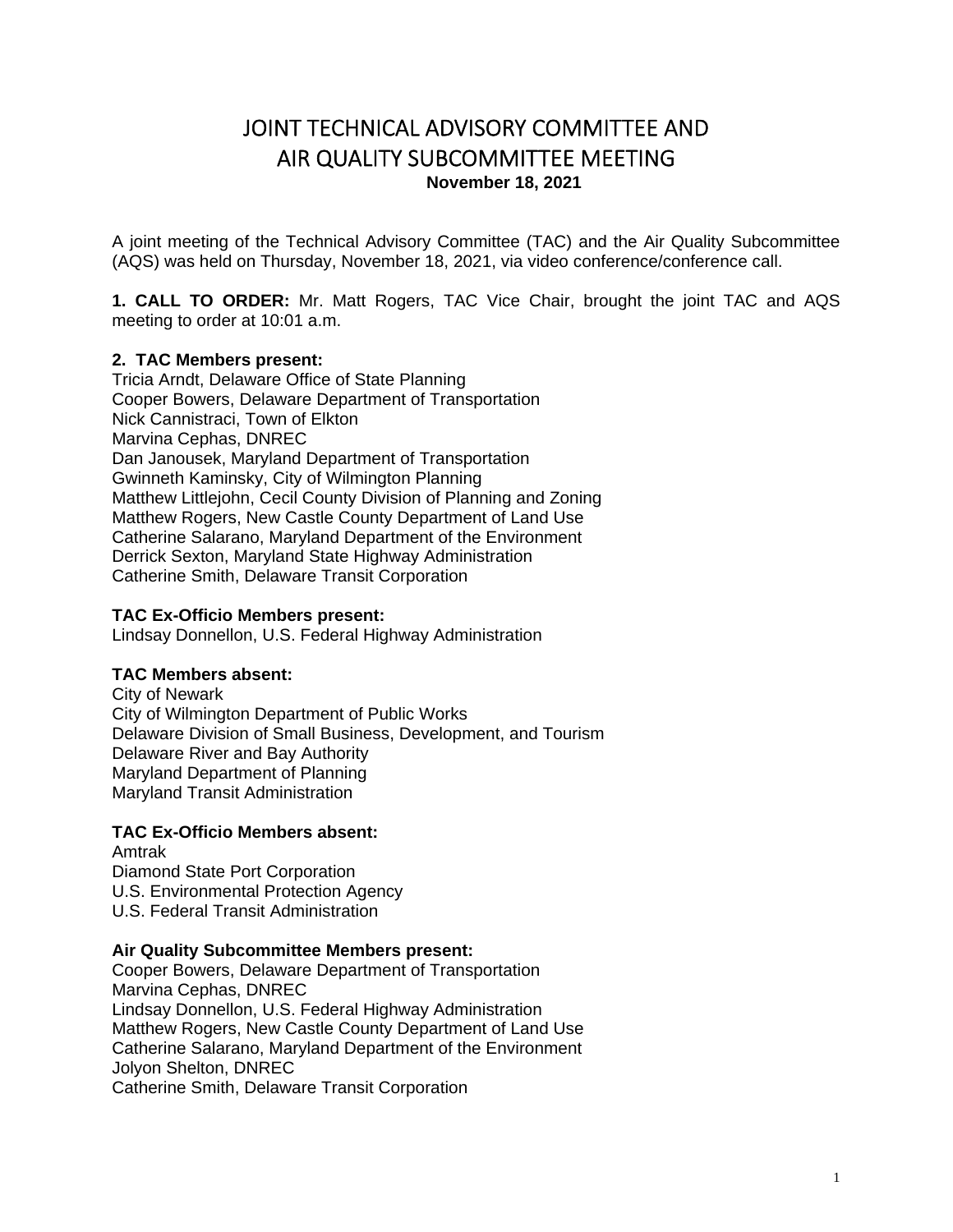#### **Guests and Invitees:**

Tyson Byrne, MDOT James Coverdale, DNREC Diane Gunn, Century Engineering Matt Vincent, DelDOT

#### **Staff:**

Dan Blevins, Principal Planner Heather Dunigan, Principal Planner Sharen Elcock, Executive Assistant Dave Gula, Principal Planner Randi Novakoff, Outreach Manager Bill Swiatek, Principal Planner Jacob Thompson, Senior Planner Dawn Voss, Administrative Assistant Tigist Zegeye, Executive Director

Minutes prepared by: Dawn Voss

#### **3. MINUTES**

a. The October 21, 2021, TAC Minutes were approved.

#### **ACTION:**

On motion by Ms. Gwinneth Kaminsky and seconded by Ms. Tricia Arndt the TAC approved the October 21, 2021, TAC minutes.

Motion passed. **(11-18-21 - 01)** 

b. The October 7, 2021, AQS Notes were approved by unanimous consent. **(11-18-21 – 02)**

#### **4. SUBCOMMITTEE UPDATES**

None

**5. PUBLIC COMMENT PERIOD**  None.

## **ACTION ITEMS**

None

#### **PRESENTATION/DISCUSSION ITEMS:**

#### **6. Wilmington Transit Corridors**

Mr. Matt Vincent, Chief of Project Development with DelDOT, said this information was presented at the public information session on November 3<sup>rd</sup>. This was put together as part of Wilmington Initiatives in partnership with the City of Wilmington, DART, WILMAPCO, and the design consultants, Ms. Diane Gunn with Century Engineering and RK&K Engineers.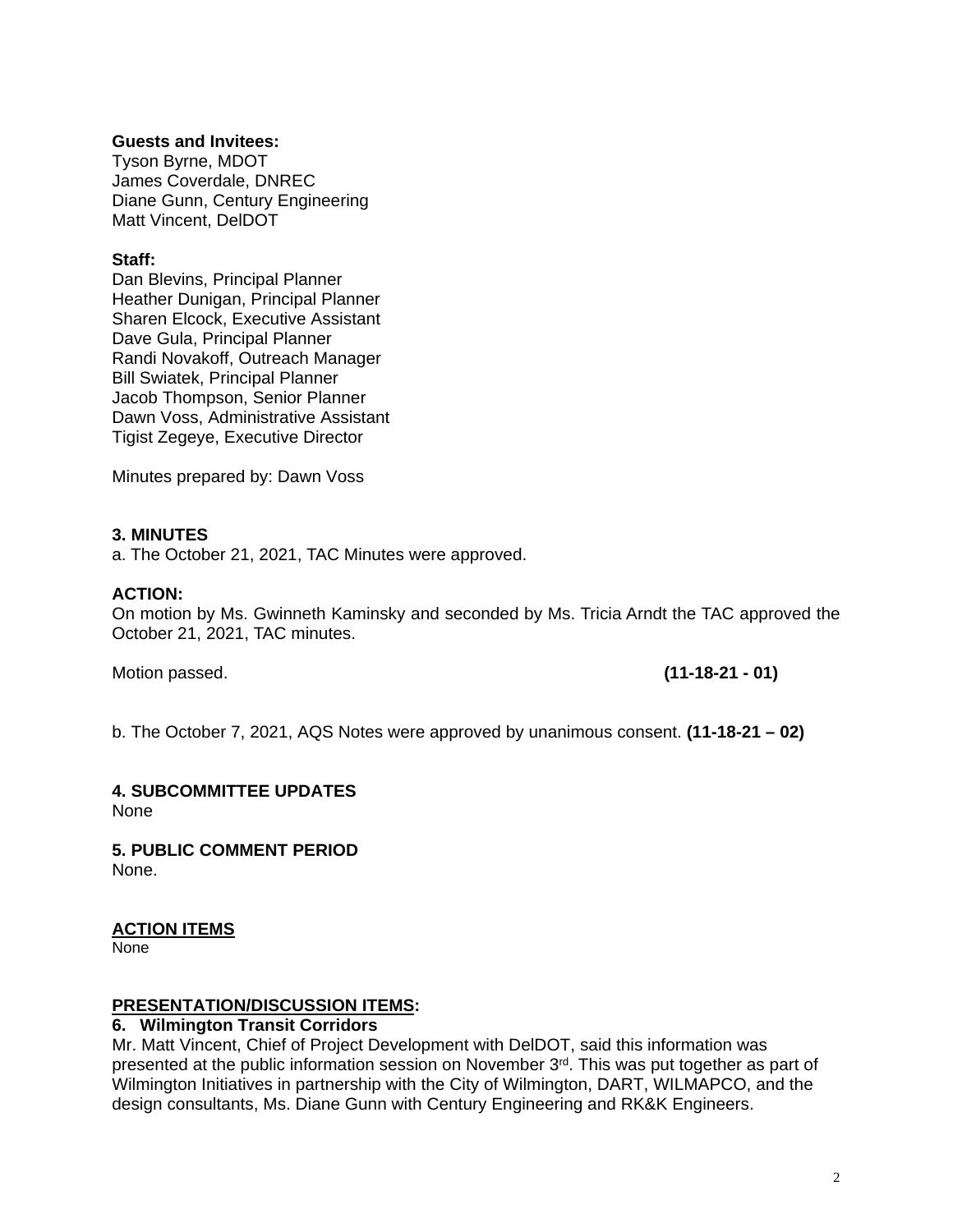The project area focuses on the central business district of Wilmington with Orange and King Streets, and  $8<sup>th</sup>$  and  $9<sup>th</sup>$  Streets. These are candidates for transit improvements, as well as reconfiguring Orange Street between Martin Luther King Boulevard and 10<sup>th</sup> Street. The project includes providing bump-outs for better bus access to reduce boarding and unloading times at transit stops, providing bus signs with real-time travel information, and newly designed bus shelters that provide weather protection and better ADA accessibility.

Ms. Diane Gunn said some travel lanes are being reconfigured on Orange Street. The first section on Orange Street is from Martin Luther King Boulevard to 4<sup>th</sup> Street, where pedestrian safety improvements are being made at the Del Tech campus. Parking will be moved from the west side of Orange Street to the east side. The Del Tech shuttle bus that goes between the Stanton and Wilmington campuses drops off students at 3<sup>rd</sup> Street, so the students have to walk across the street to get to the main building. The pull-off will be moved to the east side of the road, which will allow students to be dropped off directly in front of campus. There will also be oversized stop signs and larger pavement markings to ensure that everyone knows to stop there. There was a fatality near this location, so the team is trying to make sure that pedestrians have a shorter crossing distance with a bump-out in front of the main entrance.

Orange Street is going to narrow to one travel lane between 5<sup>th</sup> and 9<sup>th</sup> Street, which will provide room on both sides of the street for an additional forty-two parking spaces without losing loading zones. There will be bump-outs at the bus stops, along with real-time signs. The only bus stop changing on Orange Street is between  $5<sup>th</sup>$  and  $6<sup>th</sup>$  Streets. The development taking place there makes it a poor location for a bus stop so it will be moved to the far side of  $6<sup>th</sup>$  Street.

All of the bus stops on King Street are staying in the same locations. The shelters will be replaced with a new style of DART bus shelter. Real-time signs will be installed. Bump-outs will be constructed at the bus stops. No parking spaces or loading zones will be lost on King Street.

On 9<sup>th</sup> Street from Adam Street to Church Street, bus stops are being removed and added. Benches and trash receptacles will be installed at every stop. Bump-outs will be built at Monroe, Jefferson, West Street, and Clifford Brown Walk, and real-time signs will be installed. Two extra parking spaces will be added to  $9<sup>th</sup>$  Street due to the reconfiguration of the bus stops.

DTC wanted to match some of the stops on  $8<sup>th</sup>$  and  $9<sup>th</sup>$  Streets. For example, if somebody boarded a bus at Jefferson Street in the morning, on their return trip they would again exit the bus at Jefferson Street, so some of these stops are being reconfigured. The stops that will remain are at Monroe, Jefferson, and then a new stop at West. On the east side of the city, the stops at Walnut Street and at Lombard Street will be removed, but they will be consolidated into a new stop at Clifford Brown Walk. The stop at Pine Street, which does not have much ridership, will be removed and the stop at Spruce Street will remain.

On 8<sup>th</sup> Street from Adams to Church Street, some bus stops are being removed and some added. Benches, trash receptacles, and real-time signs are being added. Bump-outs are going to be constructed at Adams, Jefferson, West, King, Walnut, and Lombard Streets. One parking space will be lost on  $8<sup>th</sup>$  Street. The stops at Adams are going to remain and a new stop at Jefferson will be constructed at Morrow Street. The new stop at Jefferson Street will go in, but the stop at Washington Street will be removed. At West Street, the corner the bus stop is on will be changed. The Orange Street bus stop will be removed, as there is not very much ridership at that stop. On 8th Street at Lombard, the bus stop is being moved because it is located in a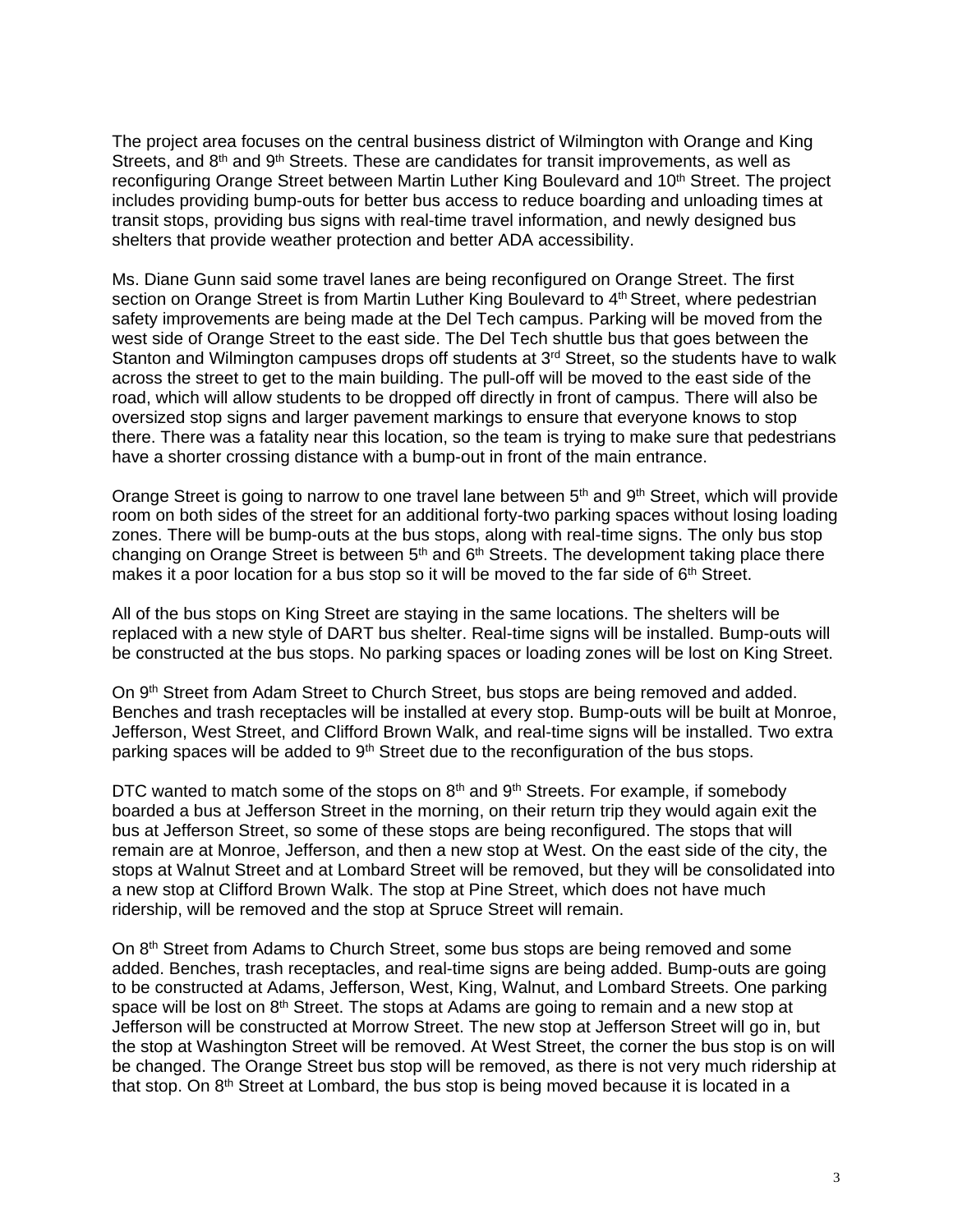school zone and the DART buses get mixed in with school buses, so the bus stop is being moved to the other side.

Mr. Vincent said they have been working on the final design through the fall and hope to have plans completed in the next month or two. Construction should begin in spring of next year. This project is being constructed in coordination with the Restore the Corridor project to avoid interfering with detour routes or alternates while work is being done on the viaduct. The link to the project website is https://de.gov/wilmtransitcorridors. An online public information session was ongoing with the live component held on November 3<sup>rd</sup>. The online information session closed on the  $16<sup>th</sup>$ , but the information is still up on the website.

Ms. Tricia Arndt asked if the oversized stop signs at Del Tech require additional approvals or could a municipality decide that would be in their best interest, ask for one, and it gets installed. Ms. Gunn replied that they have been coordinating with Mr. Brian Mitchell, the traffic engineer for the city and they are in the MUTCD, so they are approved stop signs. Ms. Arndt asked if there is data to show that the bigger sign is effective. Ms. Gunn replied that she would have to check on that. A study was probably done, but she does not have the data with her.

Ms. Cathy Smith comments that they did a great job.

## **7. New Castle Draft FY 2023-2026 TIP Air Quality Conformity Analysis**

Mr. Bill Swiatek said the conformity analysis for the New Castle County 2023 TIP began over the summer and finished on October 5<sup>th</sup>. The air quality results were presented to the Air Quality Subcommittee at the October meeting. Today the conformity document is being presented so the results may be approved. Following this approval, the Air Quality Subcommittee will release the document for public comment at the December meeting. The public comment period will be in the January to February timeframe, and then adoption will be in the spring timeframe.

The first several pages of the document are background about the pollutants of interest, which are ozone and fine particulate matter, because New Castle County is in non-attainment for ozone and in maintenance for PM 2.5. Then the process of assembling the document is described, highlighting the coordination of the TAC and the Air Quality Subcommittee including the steps involved in comparing the analysis to the emissions budgets that are on record in New Castle County. The analysis years used were 2025, 2035, 2045, and 2050. More information is provided about the emissions including the travel demand methodology. DelDOT conducts this analysis for us with their consultants, WRA. A few items were shown as needing to be updated in the report. These updates are needed from WRA and/or DelDOT because the numbers may be somewhat old and a little off. Then the projects that were modeled are listed. These are the regionally significant projects that are basically expansion projects in both New Castle and Cecil Counties that are in the TIP. Then there is more information about methodologies, some graphics, and conformity results. Then the rest of the document goes over the modeling that went into the document, and the public participation process, which will run concurrently with the TIP. Finally, there are appendices with more information.

The ozone results for the conformity analysis were divided into two different emissions, VOCs and NOx. In both cases projected emissions in these years by the transportation network is modeled to be well under the budgets that that are in place for VOCs and NOx emissions. PM 2.5 is also under budget. PM 2.5 is broken into direct PM emissions, which are the fine particles that are produced by engines and other things, and it is well under the emissions budget. There is also NOx, which is a PM emission as well, that must be tracked and, again, is well under the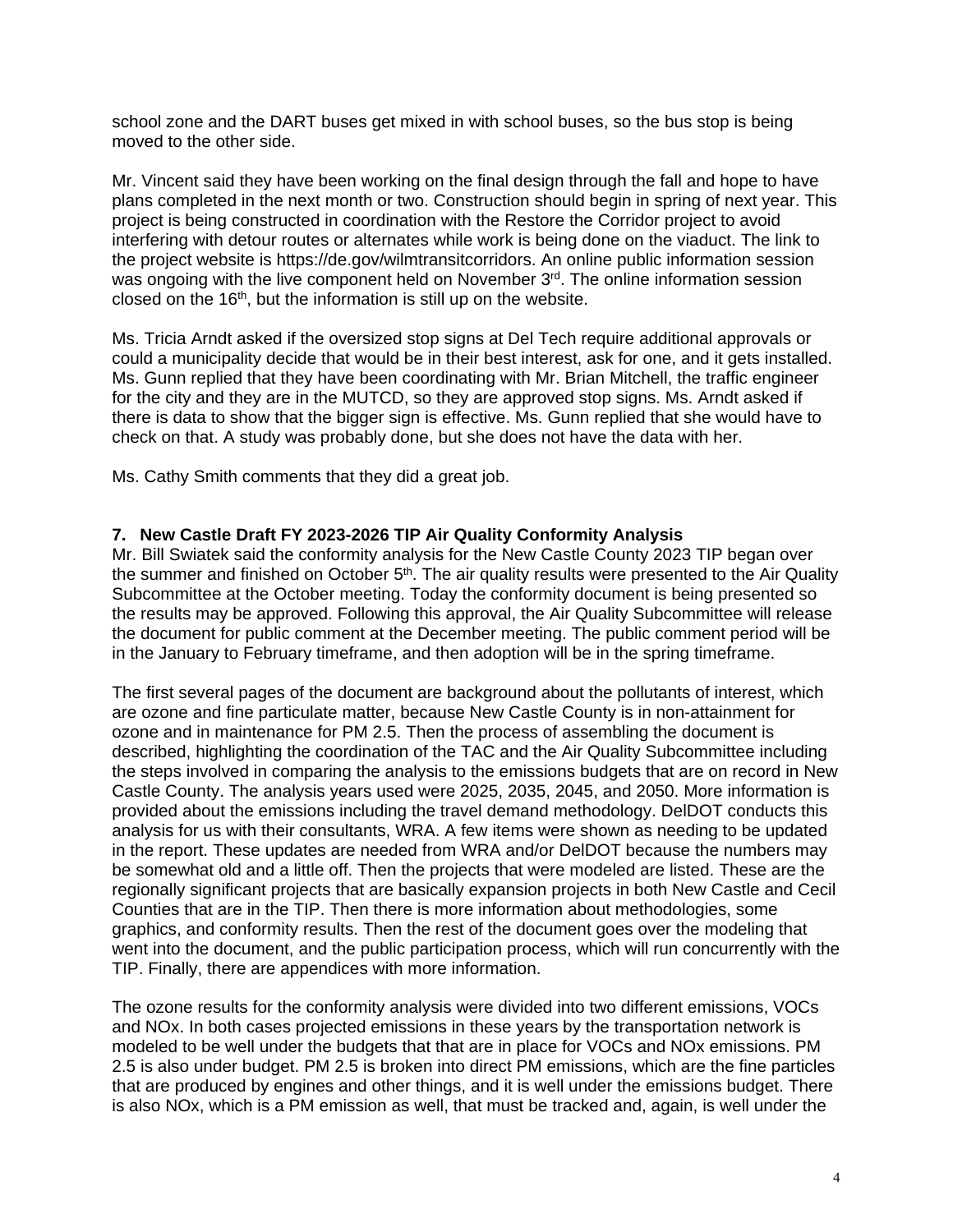budget. PM is evaluated annually and daily, and in both cases, it is well under the emission budgets that are in place. DNREC has taken a close look at these results and what we ask for today is concurrence from the subcommittee that we are okay with these emission results. Hopefully after the meeting, updates will be received for the portions that need updating from DelDOT. Then the document can be approved next month.

Ms. Tricia Arndt asked if the analysis takes the shift to electric vehicles into consideration over time. Mr. Swiatek deferred the question to Mr. Jolyon Shelton. Mr. Shelton said that he does not think it takes electric vehicles into account, because they are a very small percentage of the fleet and MOVES does not allow us to model the electric buses. At the moment it is less than 1% so the VOCs and NOx might be slightly less than this, but in the grand scheme of things it is really small.

Mr. Swiatek asked if we are okay with the emission results. There were no objections.

## **INFORMATION ITEMS**

## **12. Staff Report**

Ms. Dunigan reported the following updates:

- At the November 4<sup>th</sup> Council meeting, a series of action items were approved including amending the carry-over tasks to the FY 2022 TIP. An updated copy of the TIP can be found on our website. Two TIP amendments for DART were approved for the onboard information system, as well as electric vehicle replacement. The project prioritization for the bike and pedestrian programs was also adopted. This list was sent for DelDOT's analysis. Council also approved PAC member reappointments.
- The Churchman's Crossing Plan held a public workshop on October 25<sup>th</sup>. A draft of that report is on the WILMAPCO website. The comment period is open through November 22<sup>nd</sup>.
- The Union Street Reconfiguration Study held an advisory committee meeting October 13<sup>th</sup> and a virtual public workshop on October 27<sup>th</sup> where different alternatives were presented to the community. A public survey is available online until November 26<sup>th</sup>.
- The I-95 Cap Study held a virtual meeting on November  $2^{nd}$  with the advisory committee and discussion of the project. There was an in-person community visioning workshop on November 17th at the Trinity Episcopal Church.
- Concord Pike Master Plan Monitoring Committee scheduled their initial meeting on December 8<sup>th</sup>.
- Route 9 Monitoring Committee will meet this afternoon.
- APA Delaware will have their annual conference on December  $1^{st}$  and  $2^{nd}$ . This will be two half-day virtual sessions with themes related to COVID and implementing equity in planning. Registration is available on their website.
- Staff attended the Delaware Clean Cities Coalition meeting on November 8th.
- The Delmarva Winter Freight Meeting will be on December  $7<sup>th</sup>$  and registration is now open.
- Staff will attend the Delaware Sustainable Communities League Conference on December  $7<sup>th</sup>$  and  $8<sup>th</sup>$ .
- Wilmington Earth Day will have their planning kick-off on December  $8<sup>th</sup>$ .
- The City of New Castle Transportation Plan had an advisory committee meeting on October 26<sup>th</sup>. An in-person public workshop with the City of New Castle Council was held on November 9<sup>th</sup>. A focus group with public safety officials from the town is planned for this afternoon.
- On October 13<sup>th</sup>, the September 11<sup>th</sup> Trail, which goes through both Cecil County and New Castle County, was designated as a National Memorial Trail by unanimous bipartisan